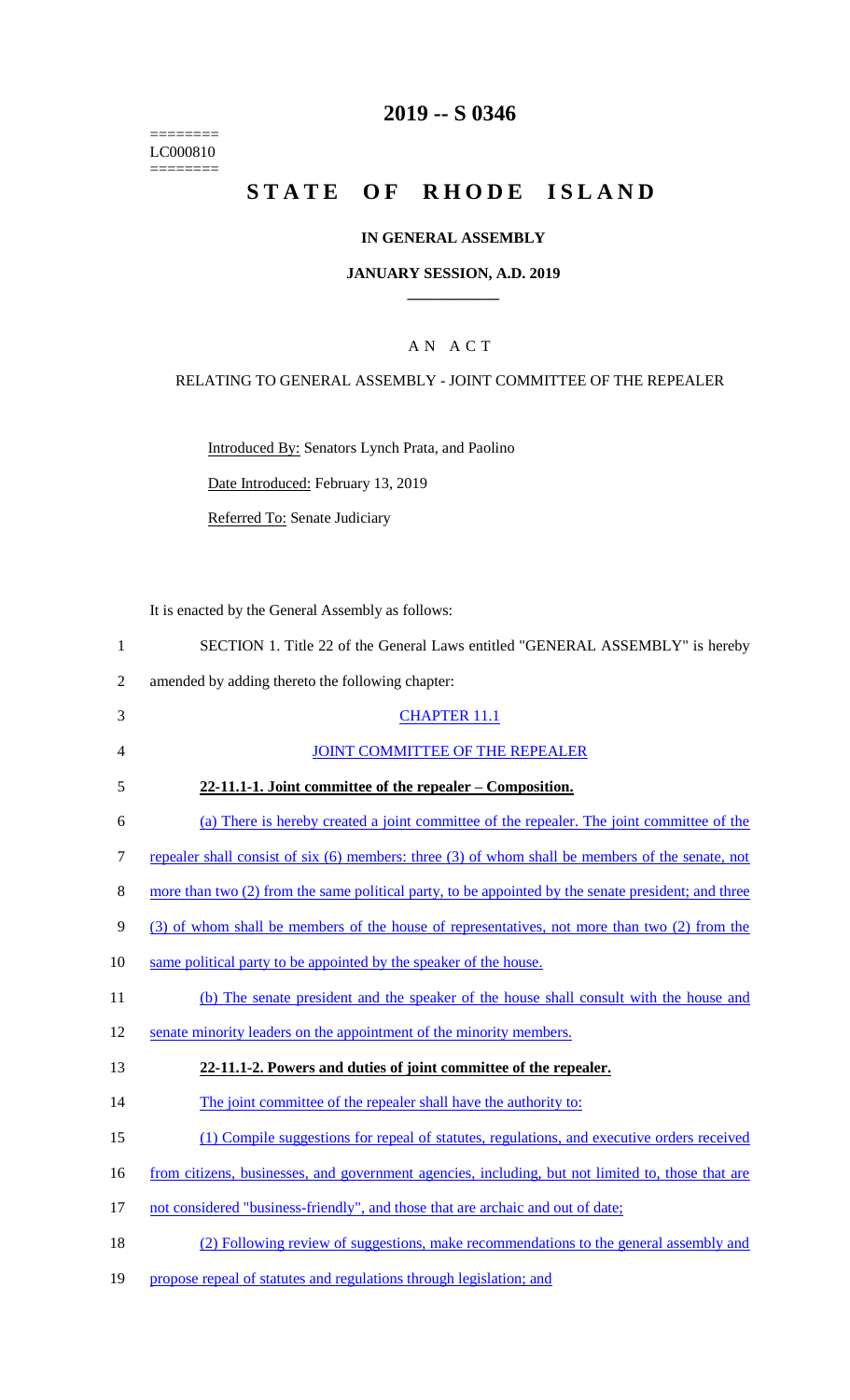- 1 (3) Following review of suggestions may make recommendations for repeal of executive
- 2 orders to the governor.
- 3 **22-11.1-3. Duration of joint committee of the repealer.**
- 4 The committee shall be in existence until December 31, 2025, unless further extended by
- 5 the general assembly.
- 6 SECTION 2. This act shall take effect upon passage.

#### ======== LC000810

========